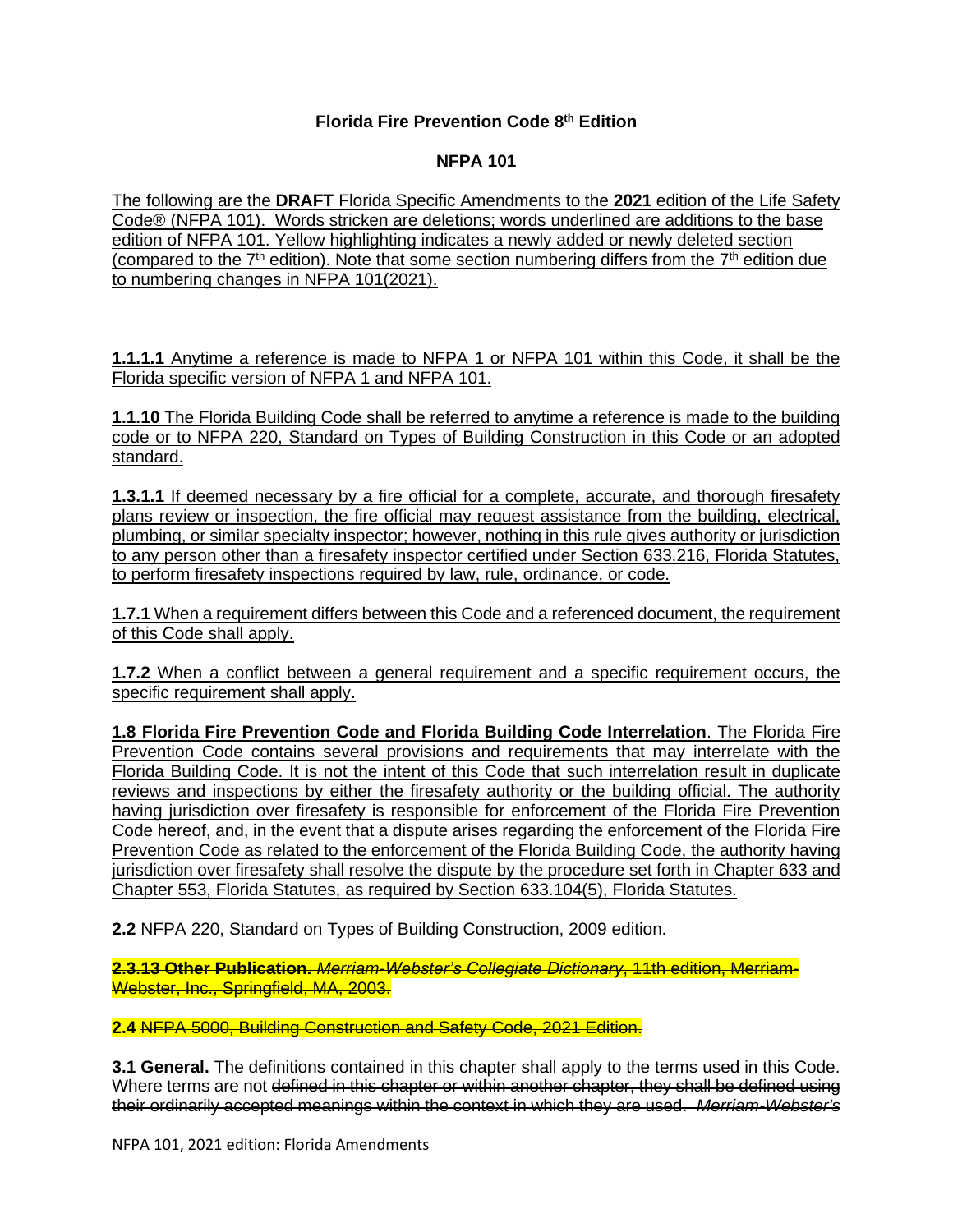*Collegiate Dictionary*, 11th edition, shall be the source for the ordinarily accepted meaning included, common usage of the terms shall apply. The following terms, for the purposes of this Code, shall have the meanings given in this chapter, if not otherwise modified by another chapter. Words used in the present tense shall include the future; words used in the masculine gender shall include the feminine and neuter; the singular number shall include the plural, and the plural number shall include the singular. Where terms are not defined in this chapter or within another chapter, they shall be defined using the definition within the Florida Building Code.

**3.1.1** Where terms are not defined in this chapter, within another chapter, or the Florida Building Code, they shall be defined using their ordinarily accepted meanings within the context in which they are used. *Webster's Third New International Dictionary of the English Language*, Unabridged, shall be a source for ordinarily accepted meaning.

**3.3.99 Fire Code**. The fire code enforced by the jurisdiction or agency enforcing this *Code*. The Florida Fire Prevention Code as defined in F.S. 633.202.

**6.1.14.1.3\*** Where incidental to another occupancy, areas used as follows shall be permitted to be considered part of the predominant occupancy and shall be subject to the provisions of the Code that apply to the predominant occupancy:

(1) Mercantile, business, industrial, or storage use

(2)\* Nonresidential use with an occupant load fewer than that established by Section 6.1 for the occupancy threshold

(3) Portions of buildings used as accessory offices or for customary non-hazardous uses necessary for transacting the principal business in storage and industrial occupancies need not be separated from the principal use.

(4) Industrial occupancies producing, using, or storing low hazard products in accordance with Subdivision 6.2.2 need not be separated by fire-resistant construction from the occupancies to which they are accessory.

**6.1.14.1.3.1** Incidental use areas shall be separated as required by Table 509 of the Florida Building Code where Table 509 permits an automatic fire-extinguishing system without a fire barrier, the incidental use area shall be separated by construction capable of resisting the passage of smoke.

**6.1.14.1.4** The following accessory occupancies shall not be required to be separated from the primary occupancy as required in 6.1.14.4:

(1) A kitchen in an assembly occupancy does not constitute a mixed occupancy.

(2) Accessory uses in industrial and storage occupancies as otherwise provided in 6.1.14.1.3(3) (3) Rooms or spaces used for customary storage of non-hazardous materials in assembly, business, educational, industrial, mercantile, hotel and dormitory, and apartment occupancies which in aggregate do not exceed 10% of the major floor area in which they are located. Protection from hazards shall be as otherwise provided in the specific occupancy chapter.

**Table 6.1.14.4.1(b)** \*Where the building is two stories or less in height and the total building square footage is less than 10,000 square feet, no separation is required.

**6.1.14.4.7** One-story or two-story structures that are less than 10,000 square feet, whose occupancy is defined in the Florida Building Code and the Florida Fire Prevention Code as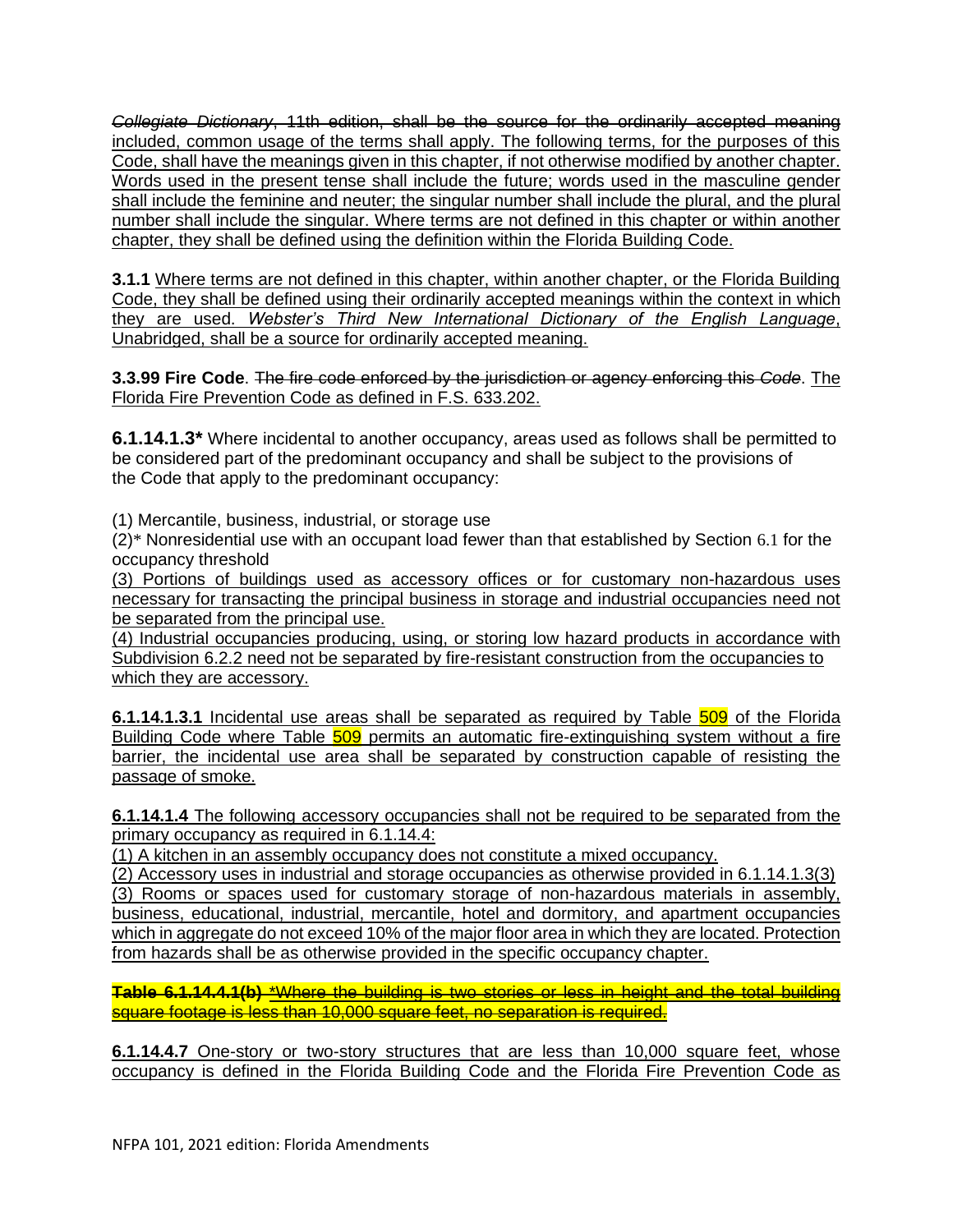business or mercantile, the authority having jurisdiction shall enforce the wall fire-rating provisions for occupancy separation as defined in the Florida Building Code.

**7.2.1.3.3.1** Thresholds at exterior sliding doorways serving dwelling units shall not exceed ¾ inch (19.1mm) in height.

## **7.2.1.13 Special-Purpose Horizontally Sliding Accordion or Folding Door Assemblies.**

Special-purpose horizontally sliding accordion or folding door assemblies shall be permitted in means of egress, provided that all of the following criteria are met:

(1) The door is readily operable from the egress side without special knowledge or effort. (2) The force that, when applied to the operating device in the direction of egress, is required to operate the door is not more than 15 lbf (67 N).

(3) The force required to operate the door in the direction of travel is not more than 30 lbf (133 N) to set the door in motion and is not more than 15 lbf (67 N) to close the door or open it to the minimum required width.

(4) The door is operable using a force of not more than 50 lbf (222 N) when a force of 250 lbf (1100 N) is applied perpendicularly to the door adjacent to the operating device, unless the door opening is an existing special-purpose horizontally sliding accordion or folding exit access door assembly serving an area with an occupant load of fewer than 50.

(5) The door assembly complies with the fire protection rating, if required, and, where rated, is self-closing or automatic-closing by means of smoke detection in accordance with 7.2.1.8 and is installed in accordance with NFPA 80.

(6) The door, if power operated, shall be capable of being operated manually in the event of power failure.

**7.2.2.2.3.3** Where the occupant load served does not exceed three five, spiral stairs shall be permitted, provided that the following criteria are met:

**7.2.2.4.5.5** New handrails shall be installed to provide a clearance of not less than 21∕41-1/2 in. (5738 mm) between the handrail and the wall to which it is fastened.

**7.2.2.5.3.2** Enclosed, usable space shall be permitted under stairs, provided that bothall of the following criteria are met:

(1)The space shall be separated from the stair enclosure by the same fire resistance as the exit enclosure.

(2)Entrance to the enclosed, usable space shall not be from within the stair enclosure. (See also 7.1.3.2.3.)

(3) The space is not used for the storage of combustible or flammable liquids, or otherwise hazardous materials.

**7.2.2.6.3.1**\* Outside stairs shall be separated from the interior of the building by construction with the fire resistance rating required for enclosed stairs with fixed or self-closing opening protectives, except as follows:

(1) Outside stairs serving an exterior exit access balcony that has two remote outside stairways or ramps shall be permitted to be unprotected.

(2) Outside stairs serving two or fewer adjacent stories, including the story where the exit discharges, shall be permitted to be unprotected where there is a remotely located second exit.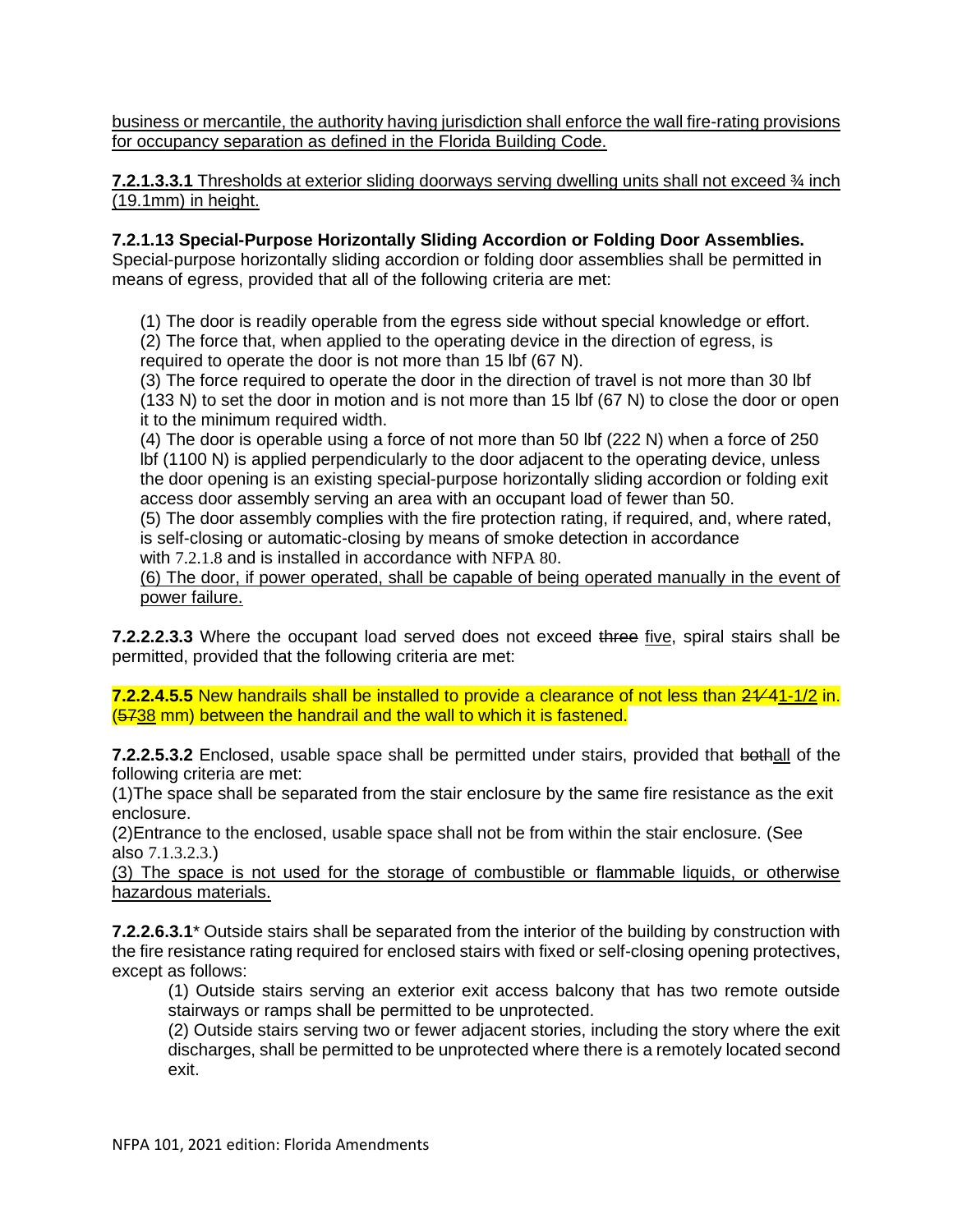(3) In existing buildings, existing outside stairs serving three or fewer adjacent stories, including the story where the exit discharges, shall be permitted to be unprotected where there is a remotely located second exit.

(4) The fire resistance rating of a separation extending 10 ft (3050 mm) from the stairs shall not be required to exceed 1 hour where openings have a minimum 3/4 -hour fire protection rating.

(5) Outside stairs in existing buildings protected throughout by an approved, supervised automatic sprinkler system in accordance with Section 9.7 shall be permitted to be unprotected.

(6) As specifically permitted within Chapter 30, outside stairs serving four or fewer stories shall be permitted to be unprotected if connected to each end of an open-ended corridor that is an interior exit access corridor open on each end with no intervening doors or separation from the corridor, provided the following requirements are met:

(a) The building, including open-ended corridors, and stairways and ramps, shall be equipped throughout with an approved, supervised automatic sprinkler system in accordance with Section 9.7.

(b) The open-ended corridors otherwise comply with applicable requirements for exit access corridors.

(c) At any location in an open-ended corridor where a change of direction exceeding 45 degrees (0.79 rad) occurs, a clear opening of not less than 35 square feet (3.3 m2) or an outside stair shall be provided. Where clear openings are provided, they shall be located so as to minimize the accumulation of smoke or toxic gases.

**7.5.2.3** Hurricane Protection Devices. The temporary installation or closure of storm shutters, panels, and other approved hurricane protection devices shall be permitted on emergency escape and rescue openings in residential occupancies during the threat of a storm. Such devices shall not be required to comply with the operational constraints of 7.2.1.5. While such protection is provided, at least one means of escape from each occupied unit shall be within the first floor of the unit and shall not be located within a garage. Occupants in any part of the unit shall be able to access the means of escape without passing through a lockable door not under their control.

**8.2.1.2\*** NFPA 220The Florida Building Code shall be used to determine the requirements for the construction classification.

**8.3.2.4** Each new Fire Wall, Fire Barrier, Fire Partition, Smoke Barrier, Smoke Partition, or any other new wall required to have protected openings shall be permanently identified with signs or stenciling above any decorative ceiling and in concealed spaces with the wording, "FIRE AND SMOKE BARRIER – PROTECT ALL OPENINGS," or similar language. Such signs or stenciling shall be in 4 inch high letters, ½ inch stroke, and not more than 15 ft on-center.

**9.6.1.1** The provisions of Section 9.6 shall apply only where specifically required by another section of this *Code* or where supervision of a new fire sprinkler system or new fire alarm system is required by the Florida Building Code.

**9.6.3.6** Unless otherwise provided in 9.6.3.6.1 through 9.6.3.6.8, notification signals for occupants to evacuate shall be audible and visible signals in accordance with NFPA 72. and ICC/ANSI A117.1, American National Standard for Accessible and Usable Buildings and Facilities, or other means of notification acceptable to the authority having jurisdiction.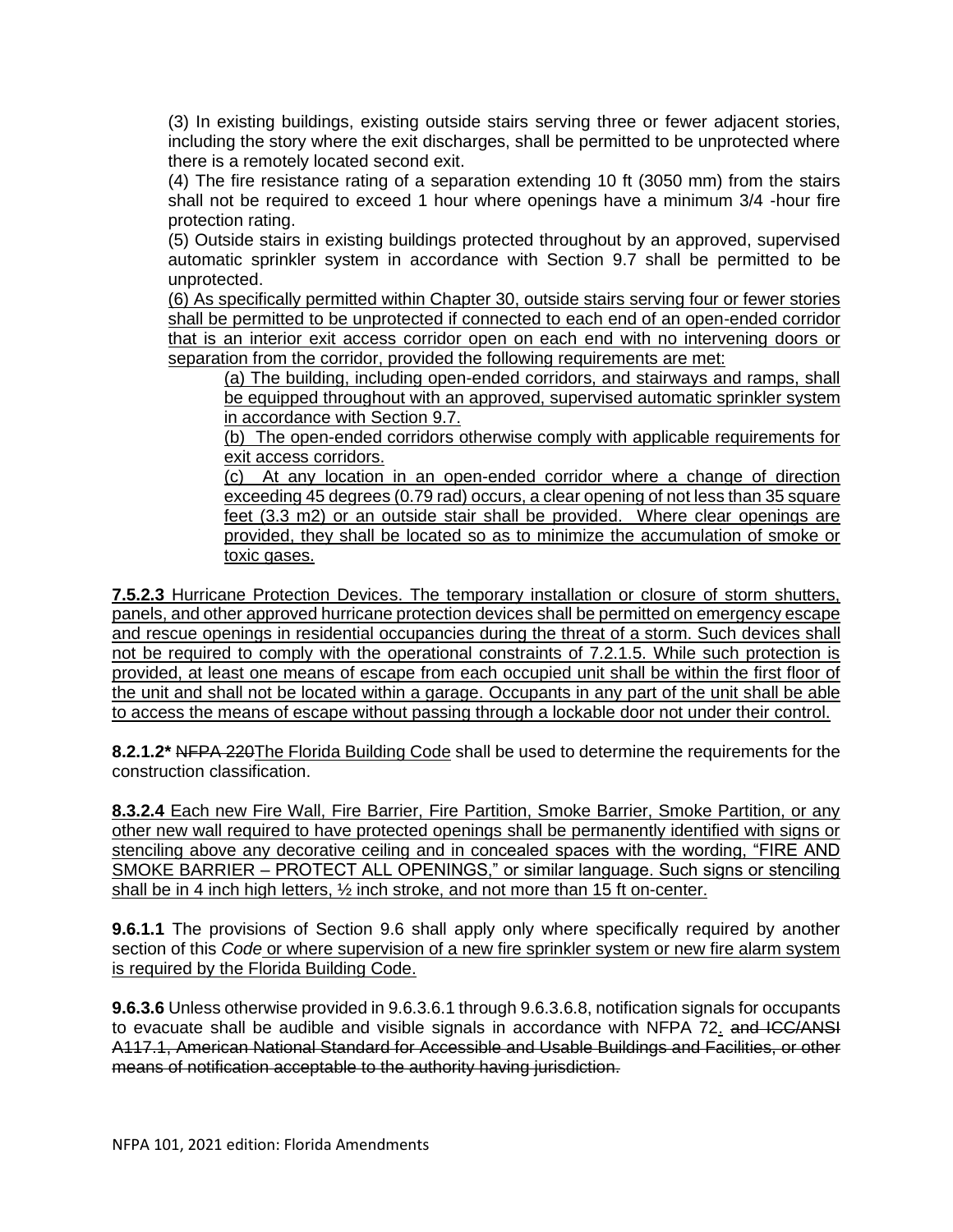**11.1.6 Minimum Construction Requirements**. Minimum construction requirements shall be in accordance with the applicable occupancy chapter and with the Florida Building Code.

**12.2.1.2** Where bathtubs, bathtub-shower combinations, or showers are present, grab bars shall be provided in accordance with the provisions of 24.2.8.

**12.3.5.1** TheWhere the occupant load exceeds 100, the following assembly occupancies shall be protected throughout by an approved, supervised automatic sprinkler system in accordance with 9.7.1.1(1):

- (1) Dance halls
- (2) Discotheques
- (3) Nightclubs
- (4) Bars
- (5) Restaurants
- (6) Assembly occupancies with festival seating

**13.3.5.1** Where the occupant load exceeds 100300, the following assembly occupancies shall be protected throughout by an approved, supervised automatic sprinkler system in accordance with 9.7.1.1(1):

- (1) Dance halls
- (2) Discotheques
- (3) Nightclubs
- (4) Assembly occupancies with festival seating

**14.2.1.5** Where bathtubs, bathtub-shower combinations, or showers are present, grab bars shall be provided in accordance with the provisions of 24.2.8.

**14.3.5.2** The requirement of 14.3.5.1 shall not apply to any of the following:

- (1) Non-relocatable buildings having an area not exceeding 1000 ft2 (93 m2)
- (2) Non-relocatable buildings containing a single classroom
- (3) Relocatable buildings complying with all of the following:
	- (a) Building area does not exceed 1000 ft2 (93 m2)
	- (b) Building contains a single classroom
	- (c) Building is located not less than 30 ft (9.1 m) from another building.

(3) The requirement of 14.3.5.1 shall not apply to relocatable buildings not exceeding  $12,000$  ft<sup>2</sup> (1120 m<sup>2</sup>) or complying with the allowed square footage and construction type requirements as indicated by the Florida Building Code, whichever is more stringent. Refer to the Florida Building Code, Types of Construction and the State Requirements for Educational Facilities.

**14.3.5.2.1 Relocatable Buildings**. Relocatable buildings sited after March 1, 2002 shall be separated as required by the Florida Building Code and comply with the requirements of F.A.C. 69A-58.0082.

**16.2.1.1** Where bathtubs, bathtub-shower combinations, or showers are present, grab bars shall be provided in accordance with the provisions of 24.2.8.

**16.7.2.2** Emergency egress and relocation drills shall be conducted as follows: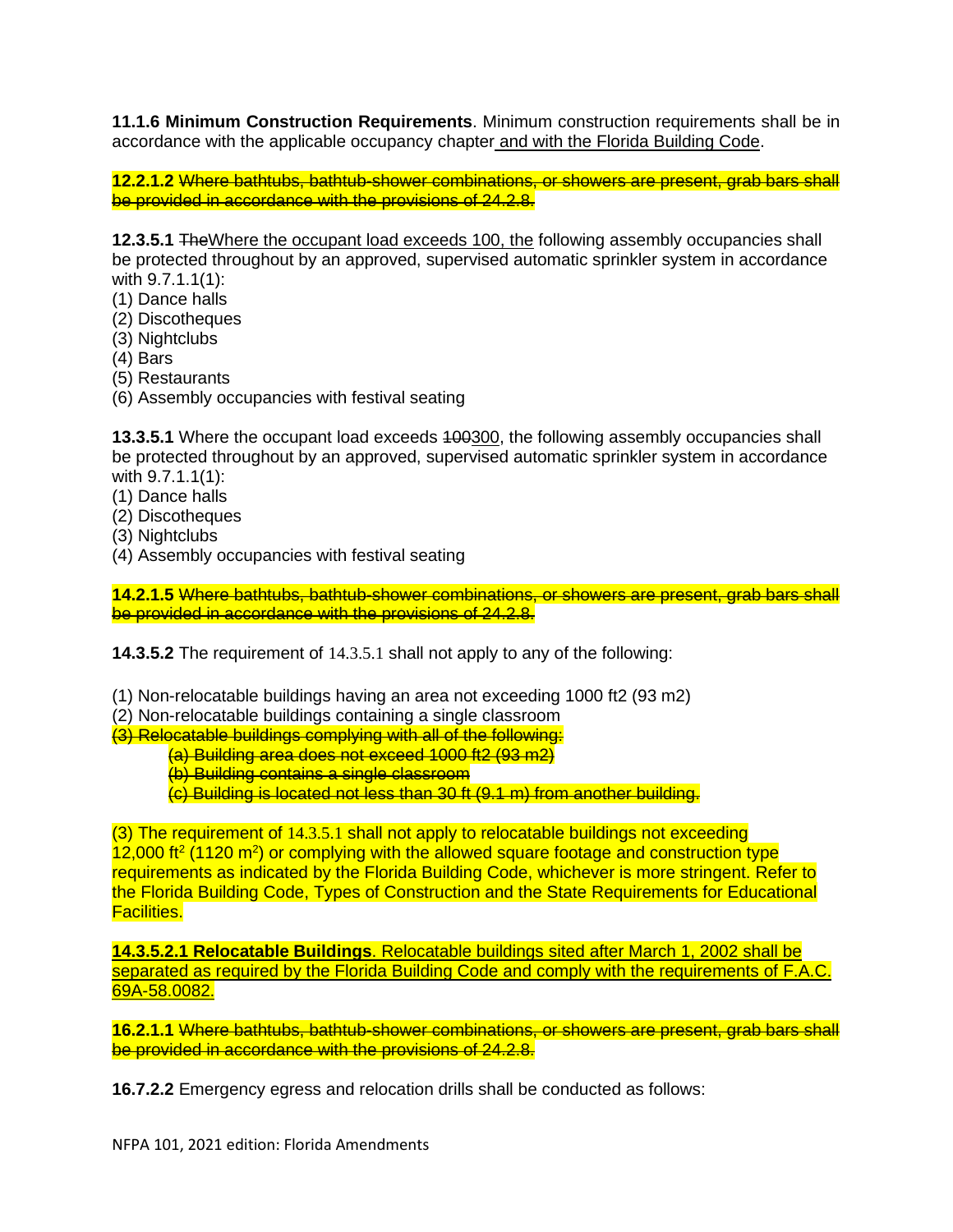(1) Not less than one emergency egress and relocation drill shall be conducted every month the facility is in session, unless both of the following criteria are met:

(a) In climates where the weather is severe, the monthly emergency egress and relocation drills shall be permitted to be deferred.

(b) The required number of emergency egress and relocation drills shall be conducted, and not less than four shall be conducted before the drills are deferred.

(2) The monthly frequency specified by 16.7.2.2(1) shall be permitted to be bimonthly in adult day-care centers.

(3) All occupants of the building occupancy shall participate in the drill.

(4) One additional emergency egress and relocation drill, other than for day-care occupancies that are open on a year-round basis, shall be required within the first 30 days of operation. (5) Fire emergency egress and relocation drills conducted must include, at a minimum:

(a) One fire emergency egress and relocation drill using the established napping or sleeping times.

(b) One fire emergency egress and relocation drill using an alternate evacuation route. Occupants of rooms that are not on the ground level or that have a window for rescue shall be permitted to use the main classroom door to exit and then travel in a different direction from that point.

(c) One fire drill in the presence and at the request of the authority having jurisdiction.

**17.7.2.2** Emergency egress and relocation drills shall be conducted as follows:

(1) Not less than one emergency egress and relocation drill shall be conducted every month the facility is in session, unless both of the following criteria are met:

(a) In climates where the weather is severe, the monthly emergency egress and relocation drills shall be permitted to be deferred.

(b) The required number of emergency egress and relocation drills shall be conducted, and not less than four shall be conducted before the drills are deferred.

(2) The monthly frequency specified by 16.7.2.2(1) shall be permitted to be bimonthly in adult day-care centers.

(3) All occupants of the building occupancy shall participate in the drill.

(4) One additional emergency egress and relocation drill, other than for day-care occupancies that are open on a year-round basis, shall be required within the first 30 days of operation. (5) Fire emergency egress and relocation drills conducted must include, at a minimum:

(a) One fire emergency egress and relocation drill using the established napping or sleeping times.

(b) One fire emergency egress and relocation drill using an alternate evacuation route. Occupants of rooms that are not on the ground level or that have a window for rescue shall be permitted to use the main classroom door to exit and then travel in a different direction from that point.

(c) One fire drill in the presence and at the request of the authority having jurisdiction.

## **18.3.4.3.1 Occupant Notification.**

Occupant notification shall be accomplished automatically in accordance with 9.6.3, unless otherwise modified by the following:

(1) Paragraph 9.6.3.2.3 shall not be permitted to be used.

(2)\* Where the private operating mode in accordance with NFPA 72 is used, alarm notification appliances shall not be required in patient care spaces where alarm notification adversely affects patient care.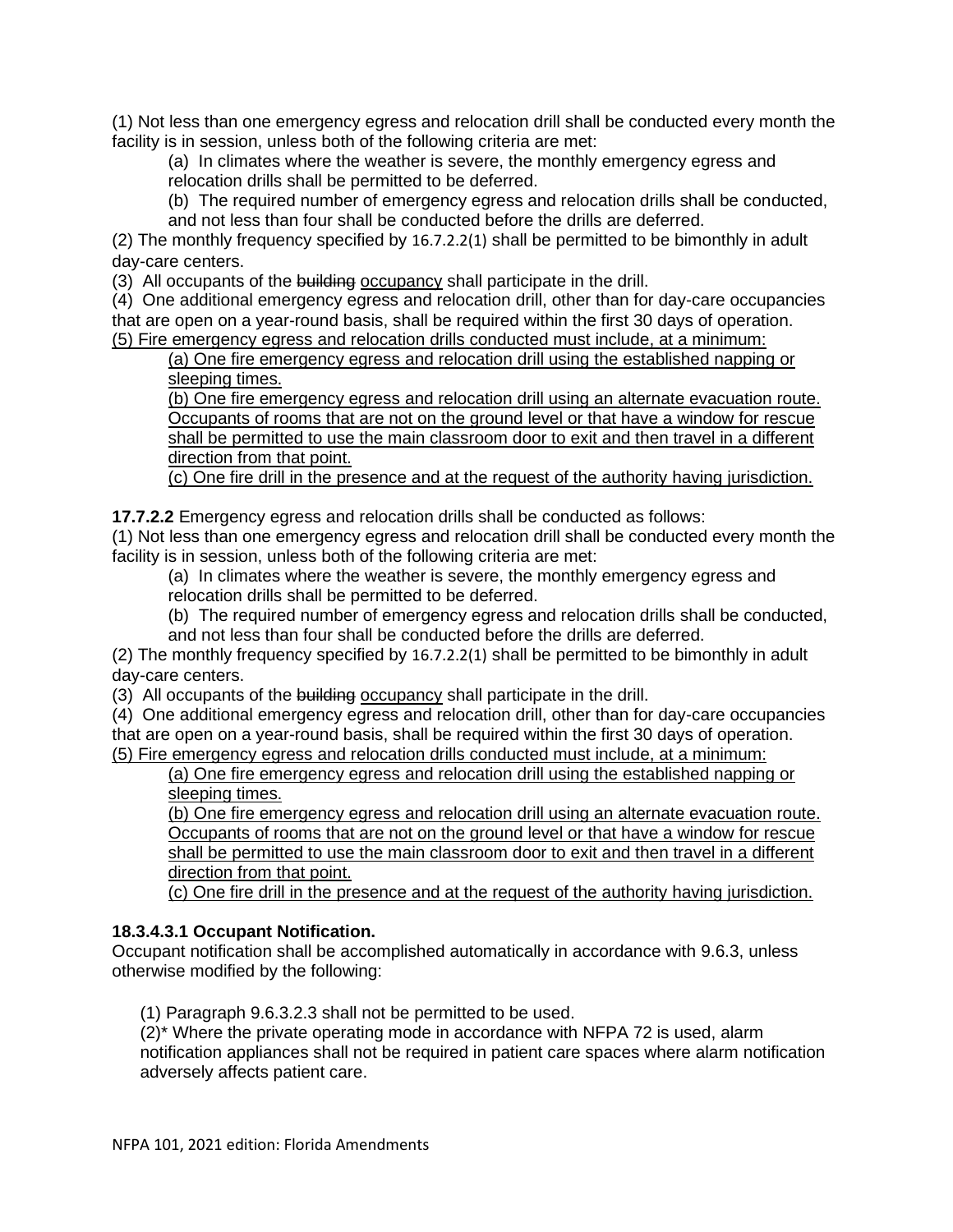(a) Only the attendants and other personnel required to evacuate occupants from a zone, area, floor, or buildings shall be required to be notified.

(b) Notification of personnel as specified in 18.3.4.3.1(2)(a) shall include means to readily identify the zone, area, floor, or building in need of evacuation.

(3) The provision of  $18.3.2.5.3(13)(c)$  shall be permitted to be used.

## **19.3.4.3.**1 **Occupant Notification.**

Occupant notification shall be accomplished automatically in accordance with 9.6.3, unless otherwise modified by the following:

(1)\* In lieu of audible alarm signals, visible alarm-indicating appliances shall be permitted to be used in critical care areas.

(2) Where visual devices have been installed in patient sleeping areas in place of an audible alarm, they shall be permitted where approved by the authority having jurisdiction. (3) The provision of  $19.3.2.5.3(13)(c)$  shall be permitted to be used.

(4)\* Where the private operating mode in accordance with NFPA 72 is used, alarm notification appliances shall not be required in patient care spaces where alarm notification adversely affects patient care.

(a) Only the attendants and other personnel required to evacuate occupants from a zone, area, floor, or buildings shall be required to be notified.

(b) Notification of personnel as specified in 18.3.4.3.1(2)(a) shall include means to readily identify the zone, area, floor, or building in need of evacuation.

**22.7.2\* Combustible Personal Property.** Books, clothing, and other combustible personal property allowed in sleeping rooms shall be stored in closable metal lockers or an approved fireresistant container. This does not apply to one and two occupant rooms equipped with an approved automatic fire sprinkler system in which the storage container shall be no larger than 3 cubic feet per person.

**24.2.8** \* Grab Bars for Bathtubs, Bathtub-Shower Combinations, and Showers.

# **24.2.8.1** General.

# **24.2.8.1.1**

New bathtubs, bathtub-shower combinations, and showers shall be provided with grab bars unless otherwise permitted by 24.2.8.1.2.

## **24.2.8.1.2 \***

Grab bars shall not be required in showers where the transition from the room floor to the shower floor does not exceed 0.5 in. (13 mm) in height and all shower surfaces are slip resistant when wet.

## **24.2.8.1.3**

Where provided, grab bars shall comply with 24.2.8.2 through 24.2.8.4.

## **24.2.8.1.4**

All dimensions shall be measured to the centerline of the grab bar unless otherwise stated.

## **24.2.8.2** \* Vertical Grab Bar or Pole.

A vertical grab bar shall be provided on the control end wall or the end wall opposite the control end wall of the bathtub or bathtub-shower combination in accordance with 24.2.8.2.1, or shall be provided as a vertical pole in accordance with 24.2.8.2.3. For showers, either a vertical grab bar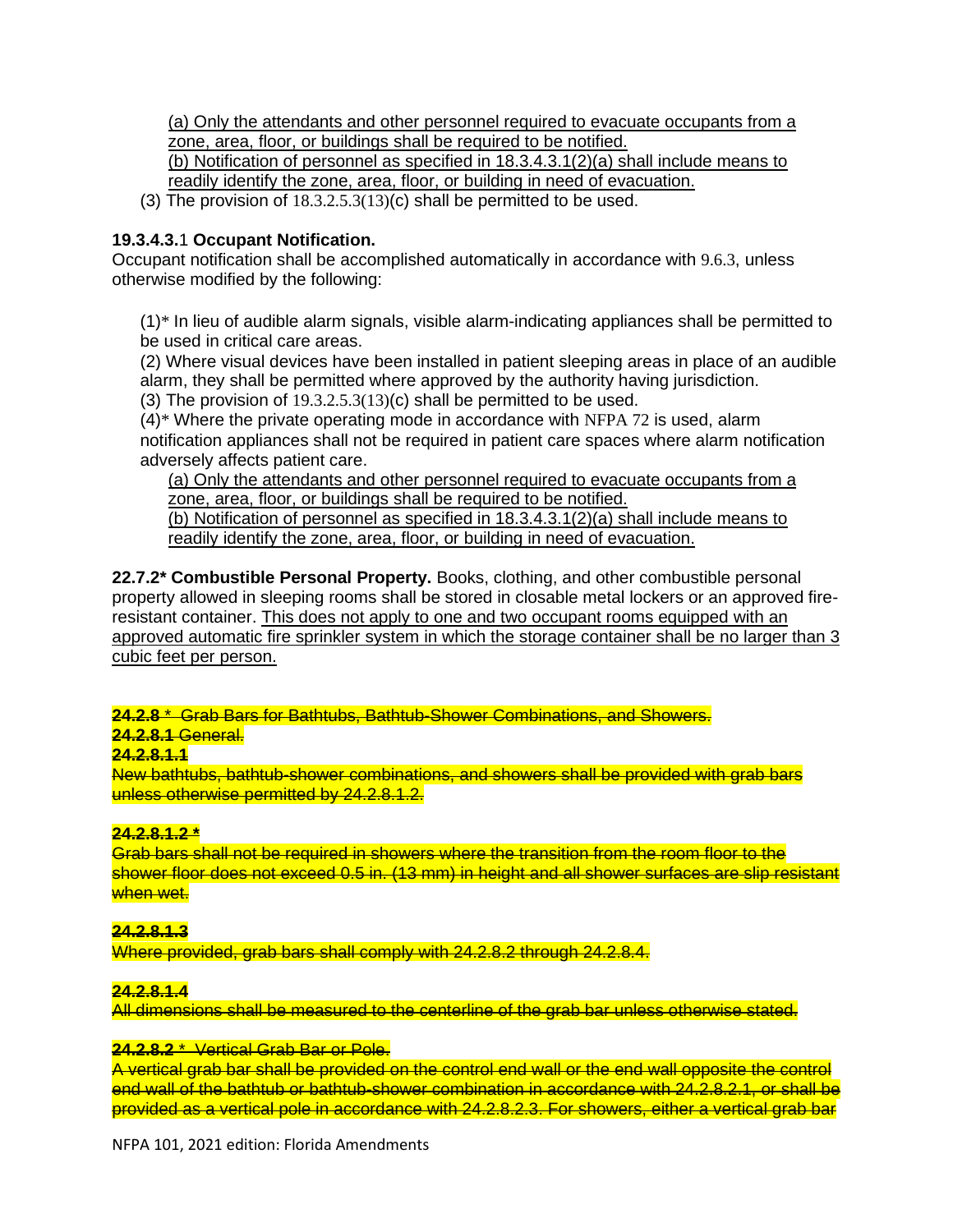that is usable by a person stepping into and out of the shower enclosure in accordance with 24.2.8.2.2, or a vertical pole in accordance with 24.2.8.2.3, shall be provided.

#### **24.2.8.2.1 \*** Bathtub End Wall Vertical Grab Bars.

End wall vertical grab bars for bathtubs shall comply with all of the following:

(1) Vertical grab bars shall have a length of not less than 36 in. (914 mm).

 $\overline{22}$  Vertical grab bars shall be located between 24 in. (610 mm) and 27 in. (686 mm) above the finished floor, measured to the lower end.

(3) Vertical grab bars shall be installed at the end that is least obstructed for entry and egress.

 $\overline{4}$  Vertical grab bars shall be located between 9 in. (228 mm) and 12 in. (305 mm) from the open entry and egress side of the bathtub or bathtub-shower combination, measured horizontally from the exterior plane of the bathtub or bathtub-shower combination.

#### **24.2.8.2.2** Shower Grab Bars.

Vertical grab bars for showers shall comply with all of the following:

(1) Vertical grab bars shall have a length of not less than 24 in. (610 mm).

(2) Vertical grab bars shall be located between 36 in. (914 mm) and 39 in. (991 mm) above the finished floor, measured to the lower end.

#### **24.2.8.2.3 \*** Vertical Poles.

Vertical, pole-type grab bars shall be fixed to the floor or to the bathtub and either the room ceiling or an adjacent wall and shall comply with all of the following:

 $(1)$  Poles shall be located within 6 in. (150 mm), measured horizontally, of the outside or outer edge of the bathtub, bathtub-shower combination, or shower.

(2) Poles shall be located within 30 in. (760 mm), measured horizontally, of the vertical plane of the control end wall of a bathtub or bathtub-shower combination.

#### **24.2.8.3** Back Wall Grab Bar.

For bathtubs and bathtub-shower combinations bounded on two or three sides by walls, a diagonal grab bar in accordance with 24.2.8.3.1 or horizontal grab bar in accordance with 24.2.8.3.2 shall be provided on the back wall.

#### **24.2.8.3.1 \*** Back Wall Diagonal Grab Bars.

Diagonal grab bars shall comply with all of the following:

 $(1)$  Diagonal grab bars shall have a length of not less than 24 in. (600 mm).

- $(2)$  Diagonal grab bars shall be located so the higher end is closest to the control end wall.
- $\overrightarrow{a}$  Higher ends of diagonal grab bars shall be located a maximum of 12 in. (305 mm) from the control end wall.

(4) Higher ends of diagonal grab bars shall be located 25 in. (635 mm) minimum and 27 in. (685 mm) maximum above the rim of the bathtub.

(5) Lower ends of diagonal grab bars shall be located 8 in. (203 mm) minimum and 10 in. (254 mm) maximum above the rim of the bathtub.

#### **24.2.8.3.2** Back Wall Horizontal Grab Bars.

Horizontal grab bars shall comply with all of the following:

 $(1)$  Horizontal grab bars shall be located 8 in. (205 mm) minimum and 10 in. (255 mm) maximum above the bathtub rim.

 $\frac{1}{2}$  Horizontal grab bars shall be located so one end is 12 in. (305 mm) maximum from the control end wall and the other end is located 24 in. (610 mm) maximum from the opposite, or head, end of the bathtub.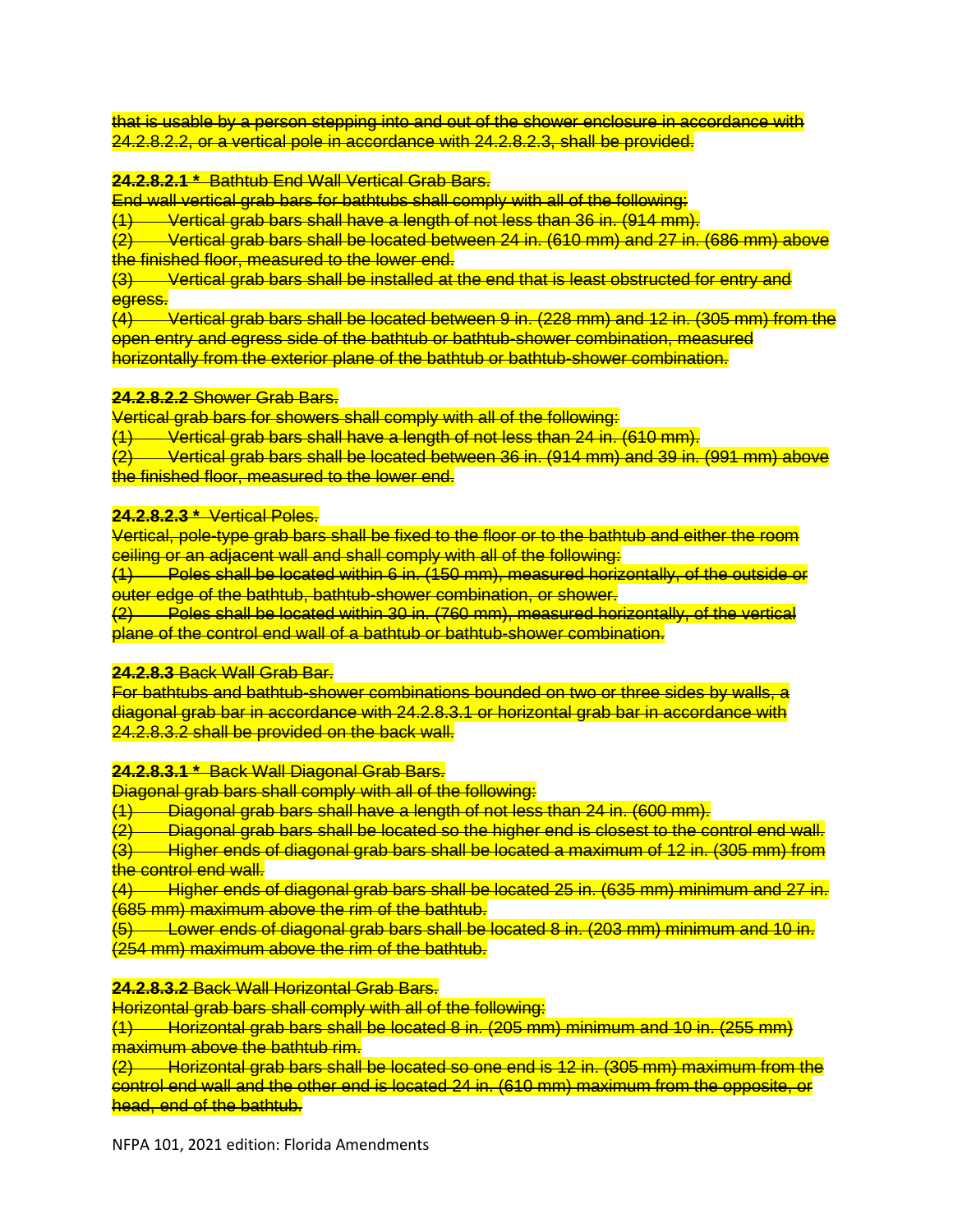## **24.2.8.4 \*** Grab Bar Details.

24.2.8.4.1

Grab bars shall be circular in cross section with a minimum diameter of 11∕ 4 in. (32 mm) and a maximum diameter of 2 in. (51 mm).

## **24.2.8.4.2**

Where attached to a wall, grab bars shall provide a clearance for hand grasp of 1√2 in. (38 mm) minimum.

## **24.2.8.4.3**

Grab bars shall be designed and constructed to the structural loading conditions in accordance with the building code.

## **24.3.5.1**

All new one- and two-family dwellings shall be protected throughout by an approved automatic sprinkler system in accordance with 24.3.5.2.

**26.2.4 \*** Grab Bars for Bathtubs, Bathtub-Shower Combinations, and Showers. Where new bathtubs, bathtub-shower combinations, or showers are present, grab bars shall be provided in accordance with the provisions of 24.2.8.

**28.2.1.4** Where bathtubs, bathtub-shower combinations, or showers are present, grab bars shall be provided in accordance with the provisions of 24.2.8.

### **30.2.1.3**

Where bathtubs, bathtub-shower combinations, or showers are present, grab bars shall be provided in accordance with the provisions of 24.2.8.

**30.2.2.3.5** Outside stairs complying with the exception in 7.2.2.6.3.1(6) shall be permitted.

**31.3.4.3.5.1** Fire Department Notification shall not be required in existing apartment buildings 4 stories or less in height, when all of the following are provided:

(1) An approved sign is provided at each manual fire alarm pull box reading "Local Alarm Only - In Case of Fire Call 911." The lettering and numbers on approved signs shall have a minimum height of ½ inch 2 inches, with a minimum 1/8 inch 3/8 inch stroke width, and shall be white red in color on red white background located no higher than 4 inches directly above the manual fire alarm box and;

(2) A combination visual and audible notification device is provided at an approved location on the outside wall

**31.3.5.9.1\*** All high-rise buildings, other than those meeting 31.3.5.9.2 or 31.3.5.9.3, shall be protected throughout by an approved, supervised automatic sprinkler system in accordance with 31.3.5.2by January 1, 2033. For high-rise buildings that are condominiums, this requirement shall not apply until January 1, 2024.

**31.3.5.9.4.1** When used to satisfy the requirements of 31.3.5.9.3, the term "Engineered Life Safety System" shall only apply as an alternative to complete automatic fire sprinkler protection in existing high-rise buildings.

# **32.2.2.7**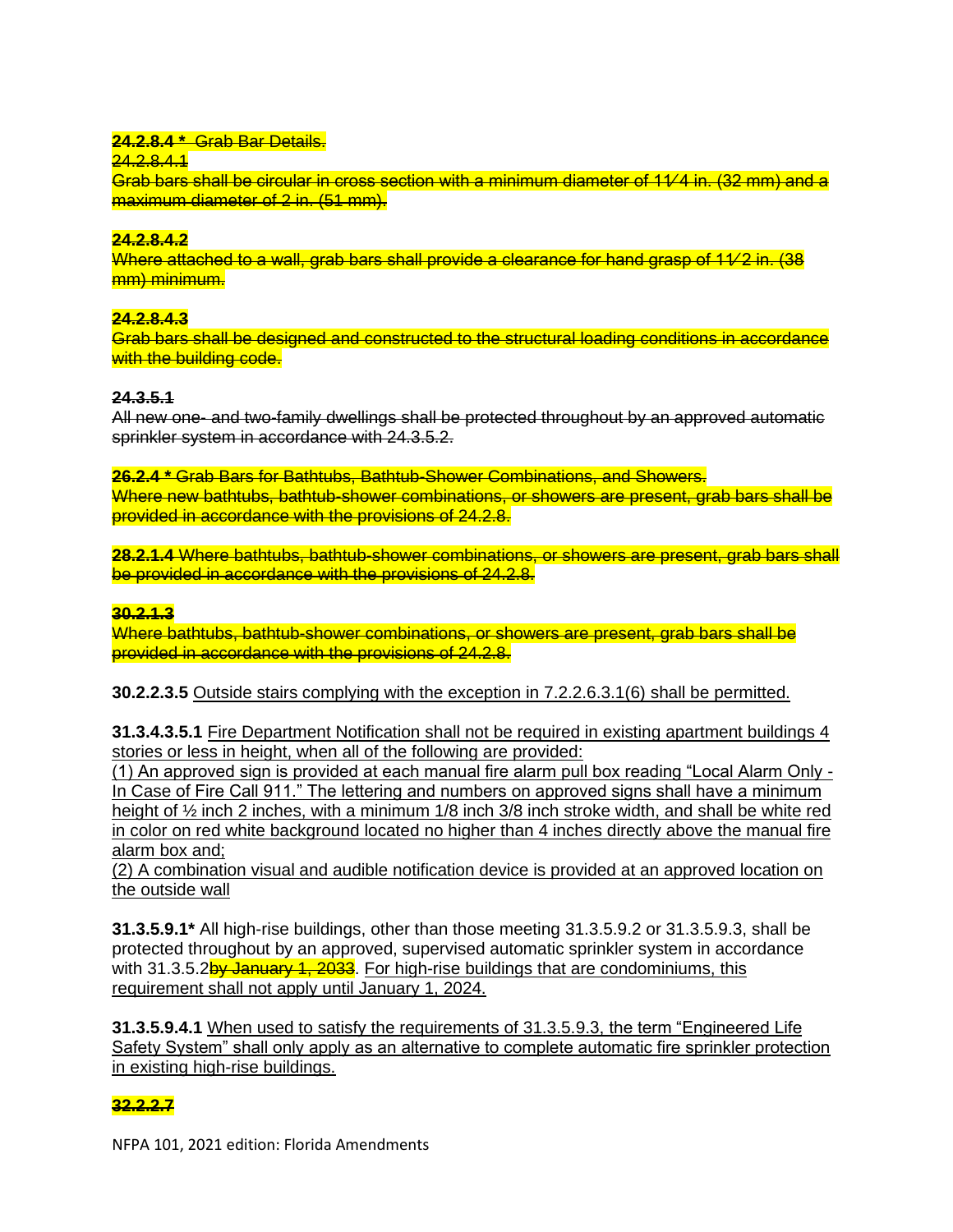Where bathtubs, bathtub-shower combinations, or showers are present, grab bars shall be provided in accordance with the provisions of 24.2.8.

#### **32.3.2.1.3**

Where bathtubs, bathtub-shower combinations, or showers are present, grab bars shall be provided in accordance with the provisions of 24.2.8.

#### **36.2.1.6.1**

Where bathtubs, bathtub-shower combinations, or showers are present, grab bars shall be provided in accordance with the provisions of 24.2.8.

#### **36.2.1.6.2**

The provisions of 36.2.1.6.1 shall not apply to display bathtubs, bathtub-shower combinations, or showers.

### **38.2.1.5.1**

Where bathtubs, bathtub-shower combinations, or showers are present, grab bars shall be provided in accordance with the provisions of 24.2.8.

#### **38.2.1.5.2**

The provisions of 38.2.1.5.1 shall not apply to display bathtubs, bathtub-shower combinations, or showers.

#### **40.2.1.3**

Newly installed bathtubs, bathtub-shower combinations, and nonemergency showers shall be provided with grab bars in accordance with the provisions of 24.2.8.

#### **42.2.1.3**

Newly installed bathtubs, bathtub-shower combinations, and nonemergency showers shall be provided with grab bars in accordance with the provisions of 24.2.8.

#### **Annex**

A.18.3.4.3.1(2) It is tThe intent of this is provision to permit a visible fire alarm signal instead of an audible signal to reduce interference between the fire alarm and medical equipment monitoring alarms for the use of the private operating mode in the patient care areas, including patient sleeping areas, of health care facilities and to provide notification of a fire event only to the staff trained to direct emergency response. This may be accomplished by visual or audible alarm signals in areas usually occupied by staff such as the nurse station, utility rooms, medication room, and staff break room.

A.19.3.4.3.1(1) It is the intent of this provision to permit a visible fire alarm signal instead of an audible signal to reduce interference between the fire alarm and medical equipment monitoring alarms the use of the private operating mode in the patient care areas, including patient sleeping areas, of health care facilities and to provide notification of a fire event only to the staff trained to direct emergency response. This may be accomplished by visual or audible alarm signals in areas normally occupied by staff such as the nurse station, utility rooms, medication room, and staff break room.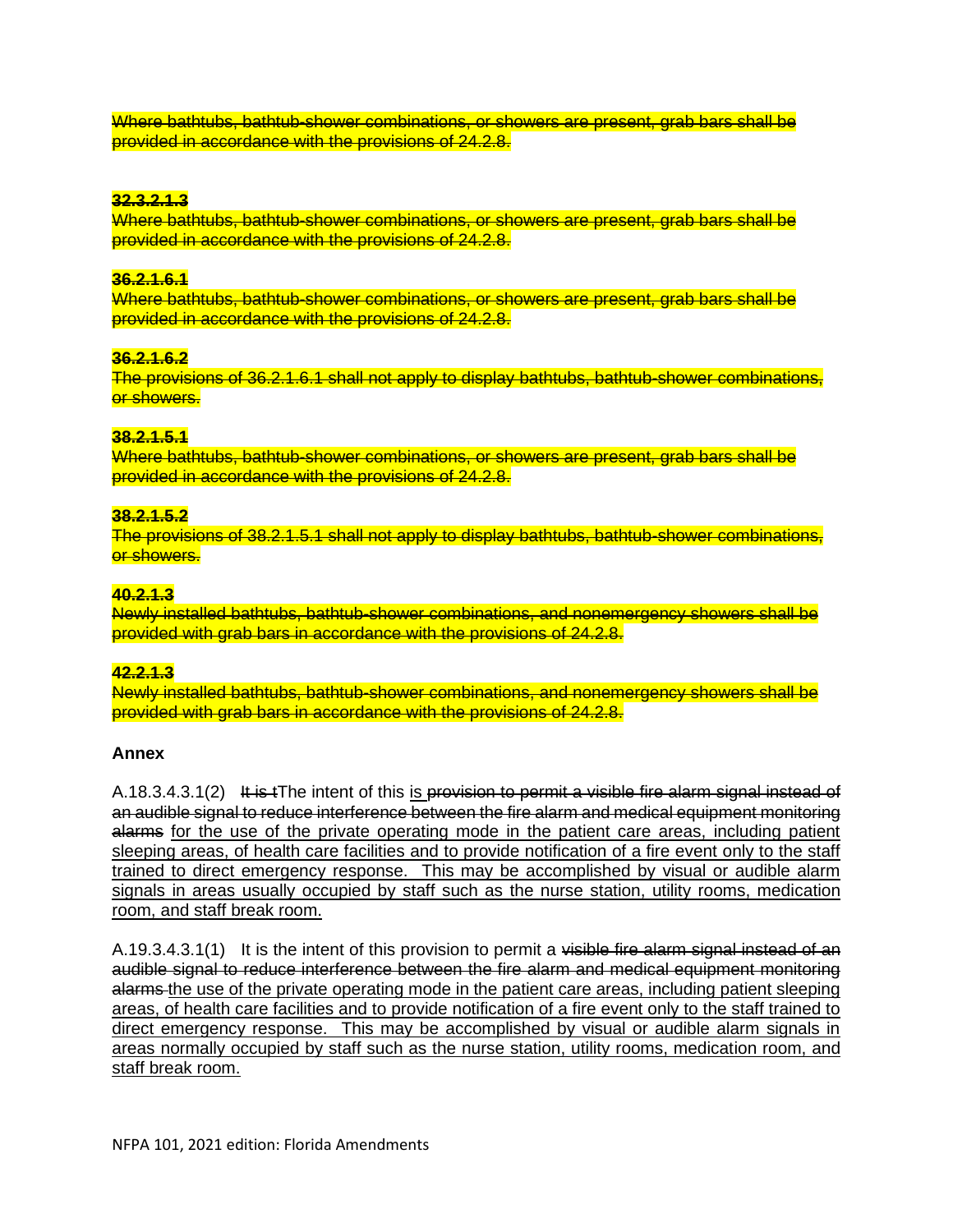### **A.24.2.8**

The grab bars required by 24.2.8 are designed to improve safety of showering and bathing by ambulatory users, typically entering and exiting a bath, bathtub-shower combination, or shower facility for showering while standing, or for other forms of bathing that can entail transition to/from a crouching or sitting position.

For grab bar requirements appropriate for other uses and users, especially users with disabilities, refer to the requirements in ICC/ANSI A117.1, Accessible and Usable Buildings and Facilities. Generally, the grab bars specified for this Code will not interfere with other grab bars installed in accordance with the requirements of ICC/ANSI A117.1, and they can contribute to meeting the requirements of ICC/ANSI A117.1 and vice versa. For example, combination vertical and horizontal grab bars (e.g., in an L configuration), as addressed by ICC/ANSI A117.1, can meet the requirements of this Code for a vertical grab bar. Similarly, requirements for a horizontal grab bar on the back wall are compatible.

Dimensions for the height of grab bars are based on typical, mass-produced bathtubs with a wall height above the finished floor of about 15 in. (380 mm) and the bottom of the bathtub within 1 in. to 2 in. (25 mm to 51 mm) of the finished floor elevation. Adjustments to stipulated grab bar height limits and ranges, referenced to the bath tub rim, should be considered for bathtubs having higher walls and, thus, rim heights, above the bottom of the tub and, possibly, also the wall height above the finished floor. ICC/ANSI A117.1 references grab bar height dimensions to the bathtub rim and, for consistency with this widely used ANSI standard, that convention is maintained in this Code.

#### **A.24.2.8.1.2**

The provision of 24.2.8.1.2 is intended to ensure that grab bars, if provided voluntarily (i.e., as nonrequired) for dedicated showers, meet the requirements of 24.2.8, so that something appearing to be a grab bar can effectively perform as one. However, such grab bars would only be considered nonrequired in the case of dedicated showers not involving misstep and fall dangers addressed by 7.1.6.2 and 7.1.6.4. This means that walking surfaces must be at least as safe, in terms of underfoot conditions, as any other portion of the means of egress (where, for example, handrails are not required) for users not having mobility disabilities. This would require exceptionally careful choice and maintenance of underfoot materials as well as very effective control of water within and adjacent to the dedicated shower facility.

#### **A.24.2.8.2**

The requirements within this section provide design options for points of control when entering and/or exiting a bathtub or shower. Points of control are critical to providing quidance and stability to an occupant much the same as a handrail provides on stairs. The different points of control specified by this section, wall-mounted grabs or vertical poles, provide options for compliance in a wide range of conditions. It is important to note that only one point of control is required for entry and egress transfers. The use of a vertical pole is not required and is offered as an option to wall-mounted grab bars.

## **A.24.2.8.2.1**

Grab bars located where they interfere with sealing or with a shower curtain against escape of water — especially to the floor surface outside the shower facility — might introduce safety problems in the form of greatly reduced slip resistance of the walking surface, which could violate this Code. This can be avoided with a 6 in. (150 mm) horizontal separation between the shower curtain rod and the grab bar. It is assumed that other forms of water control, such as an installed enclosure, will not interfere with the use of grab bars.